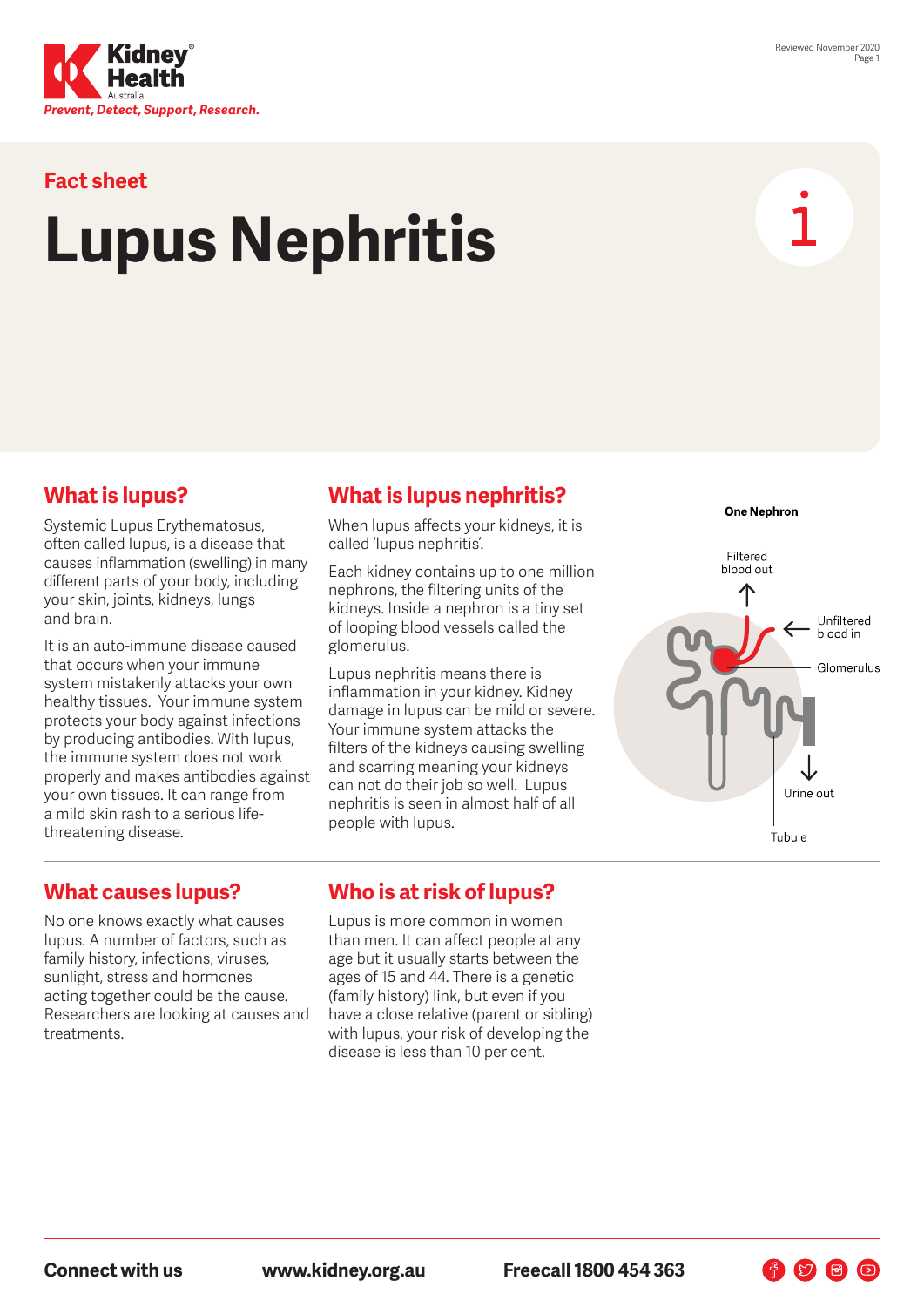## **What are the symptoms of lupus?**

Lupus can have a large range of symptoms that are also seen in other diseases, which can make the diagnosis difficult.

The symptoms of lupus include:

- skin rashes particularly in areas exposed to the sun, such as the face
- joint pains
- mouth ulcers
- hair loss
- recurrent chest pains
- fevers
- feeling generally unwell

Many people with **lupus nephritis** do not have specific symptoms, they just feel generally unwell.

**Sometimes lupus nephritis can cause swelling of your ankles, legs, fingers or face, and occasionally fluid in your lungs causing some difficulties in breathing.** 

**You may have headaches due to high blood pressure and may see blood in your urine (wee).**

#### **How is lupus nephritis diagnosed?**

Your doctor will diagnose lupus by taking a history of your symptoms. No one single test can detect lupus. Tests include:

The symptoms of lupus include:

- A blood test to look for antibodies and test kidney function
- A urine test to look for blood and protein
- A kidney biopsy to collect a tissue sample to look at under a microscope



#### **How is lupus nephritis treated?**

Lupus cannot be cured, but usually responds well to treatment.

Treatment depends on the level of damage to your kidneys.

In more severe cases, you may take medications that block your immune system.

These include:

- corticosteroids
- mycophenolate
- mycophenolate sodium
- rituximab
- azathioprine
- mofetil
- cyclophosphamide

Blood pressure tablets might also be prescribed.

Speak to your doctor or pharmacist if you have any questions about your medications.



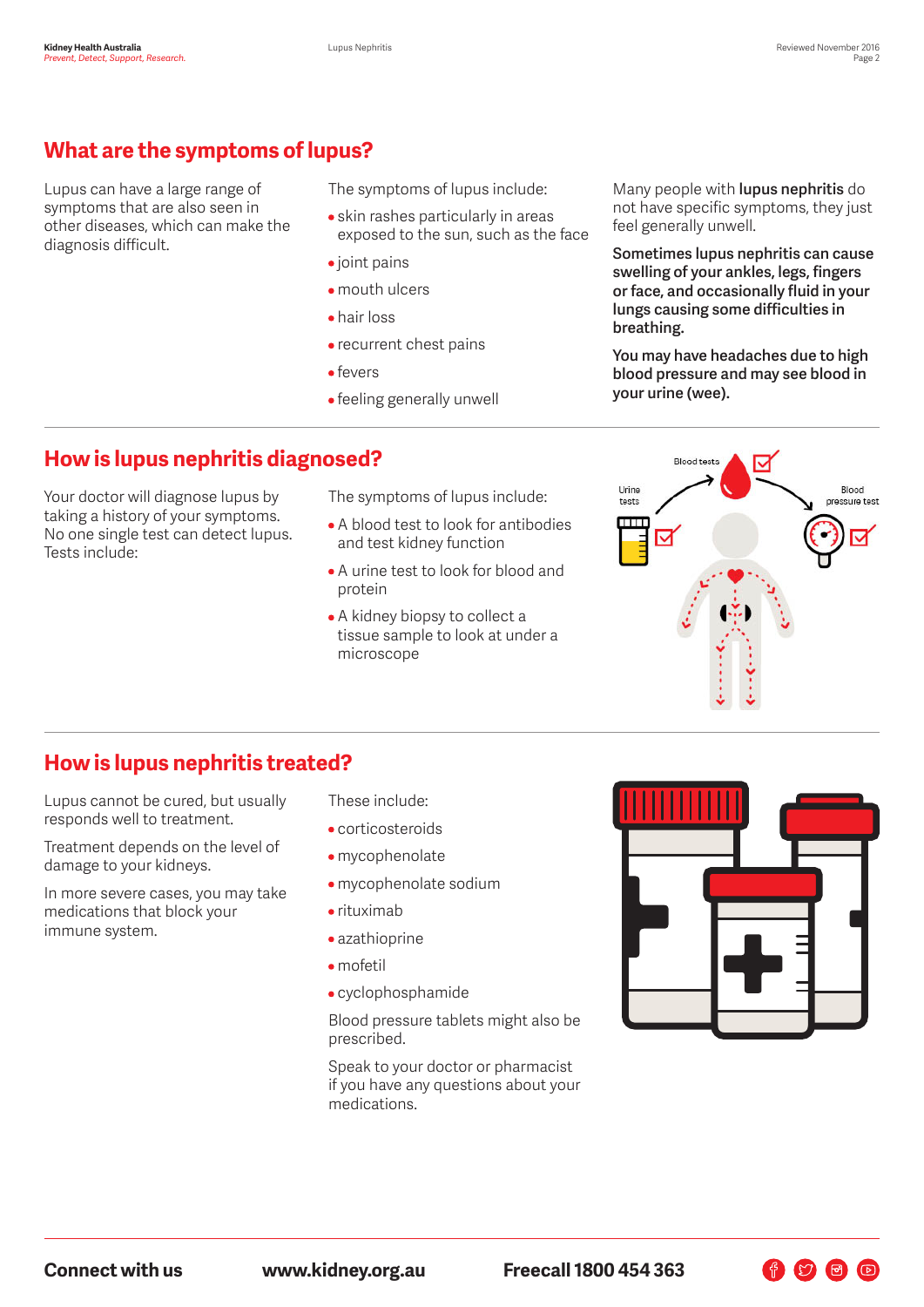# **What can I do to look after myself?**

If you have been diagnosed with lupus nephritis it is not unusual for you to feel scared, frustrated, sad or angry. Acknowledge your feelings and find support if you find your feelings are affecting your daily life. Your health care team will be able to talk to you about support that is available.

Support groups in Australia can also be found at **http://www.lupus-sle.org/ lupus-support-in-australia.html**



Work with your health care team to receive the right treatment and advice.

Have an active role in your treatment. Find out as much as you can about your condition.





Be a non-smoker.

Eat a healthy diet.



Reduce your stress levels.

#### **What is the long-term outlook for lupus nephritis?**

Lupus nephritis can range from mild to life-threatening. Most people with lupus nephritis do respond well to treatment, and it is rare that dialysis or a kidney transplant is needed.

#### **THINGS TO REMEMBER**

Make moderate physical

activity a habit.

- Lupus is an autoimmune disease that can be mild or lifethreatening.
- There is no cure, but lupus and its symptoms can be controlled with medication.
- Be aware of any triggers that may make symptoms worse.

#### **What does that word mean?**

**Antibodies** - a protein that fights infections including bacteria and viruses as well as foreign bodies eg donated kidney

**Biopsy** - a procedure to obtain a small piece of kidney tissue so it can be looked at under a microscope.

**Blood pressure** - the pressure of the blood in the arteries as it is pumped around the body by the heart.

**Dialysis** - a treatment for kidney failure, which removes wastes and extra fluid from the blood by filtering it through a special membrane.

**Nephron** - the tiny parts of the kidney that filter blood to make urine. There are over one million filters in each kidney.

**Transplant** - to transfer an organ or portion of tissue from one person to another.

**Connect with us www.kidney.org.au Freecall 1800 454 363**